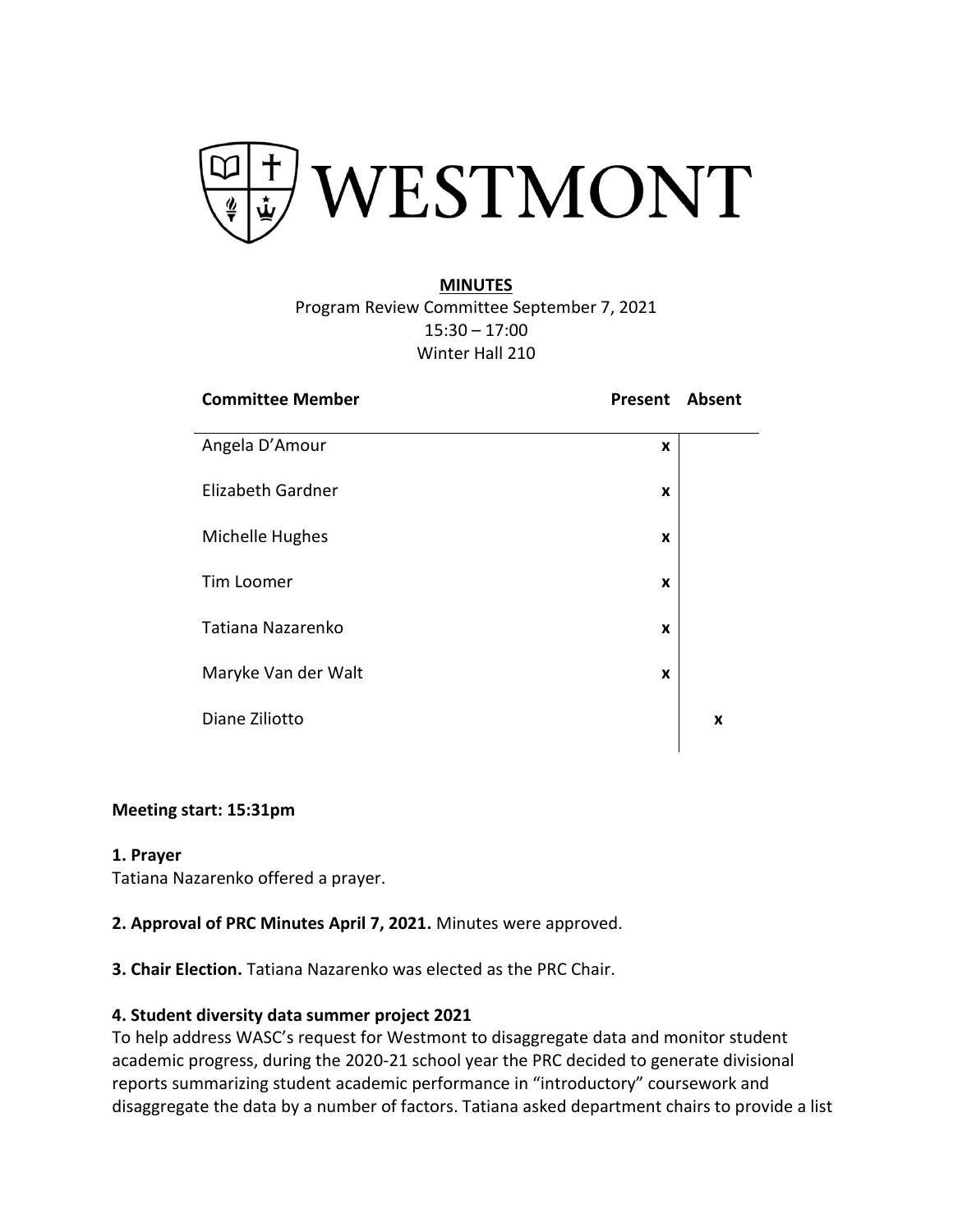of courses they thought would be of introductory nature and of interest to the department. These were provided prior to the end of the 2020-21 school year. During the summer, the Registrar's office provided the PRC with a data set containing grades from the identified courses along with a number of additional variables. Tim prepared a summary report based on statistical analysis of the entire data set; he also prepared individual reports based on the grades from the courses they selected for all academic departments. Tatiana shared the reports with department chairs for review with their colleagues.

Interesting findings from the analysis:

Overall grades: Using the entire set of grades, the median assigned grade was a B+ and the mode was an A (about 45% of grades assigned were some sort of A). Departments varied in the grades assigned: GPA by department ranged from 2.767 to 3.912 (roughly B- to A averages with an "average-of-averages" of 3.189).

Race/ethnicity: Of the subgroups with a reasonable sample size, the GPA of the Hispanic/Latino (2.858) and Unknown (2.926) subgroups were significantly lower than that of the Asian (3.248), White (3.232), and Two or More Races (3.269) subgroups. The largest difference was a bit less than a B- versus B+ average.

HABH v AWU: Grouping together traditionally marginalized subgroups, the GPA of the HABH group was significantly lower than that of the AWU group (2.833 v 3.192). The difference was roughly equivalent to a  $+/-$  grade (0.389).

Gender: Females had a significantly higher GPA than males (3.139 v 3.060) but the difference (0.079) was small and actually smaller than that found in other grade data sets (for instance graduating high school GPA for males and females differ by 0.2).

First-Generation: Students in the first generation group had a significantly lower GPA than their non-First Generation peers (2.772 v 3.165). The difference was similar in size to that for race/ethnicity and HABH/AWU.

AP Exam: Students who scored a 4 or 5 on at least one AP exam while in high school had a significantly higher GPA than those that did not (3.500 v 2.907), indicating experiences AND success in rigorous high school course work was advantageous.

Cumulative SAT: As anticipated, cumulative SAT score was correlated with GPA.

Hedge's g: Hedge's g measures the effect size and allows for comparison of different factor pairs. Of the four factor pairs studied, AP Exam had the largest effect size followed by First Generation status, HABH/AWU, and gender. This generally aligns with what one might expect prior success in challenging academic coursework has a greater effect on grades than other variables, however first-generation status and students from traditionally marginalized groups did not experience similar outcomes to their respective peers.

The Committee asked Tim to prepare a brief presentation for the faculty meeting in Spring 2022 (February). The Committee also decided to develop and administer a brief questionnaire about the diversity data submitted to the departments in the fall of 2021.

**5. Committee's responsibilities and tasks for the 2021-2022 academic year.** The major tasks for Fall 2021 include the evaluation of annual and six-year reports.